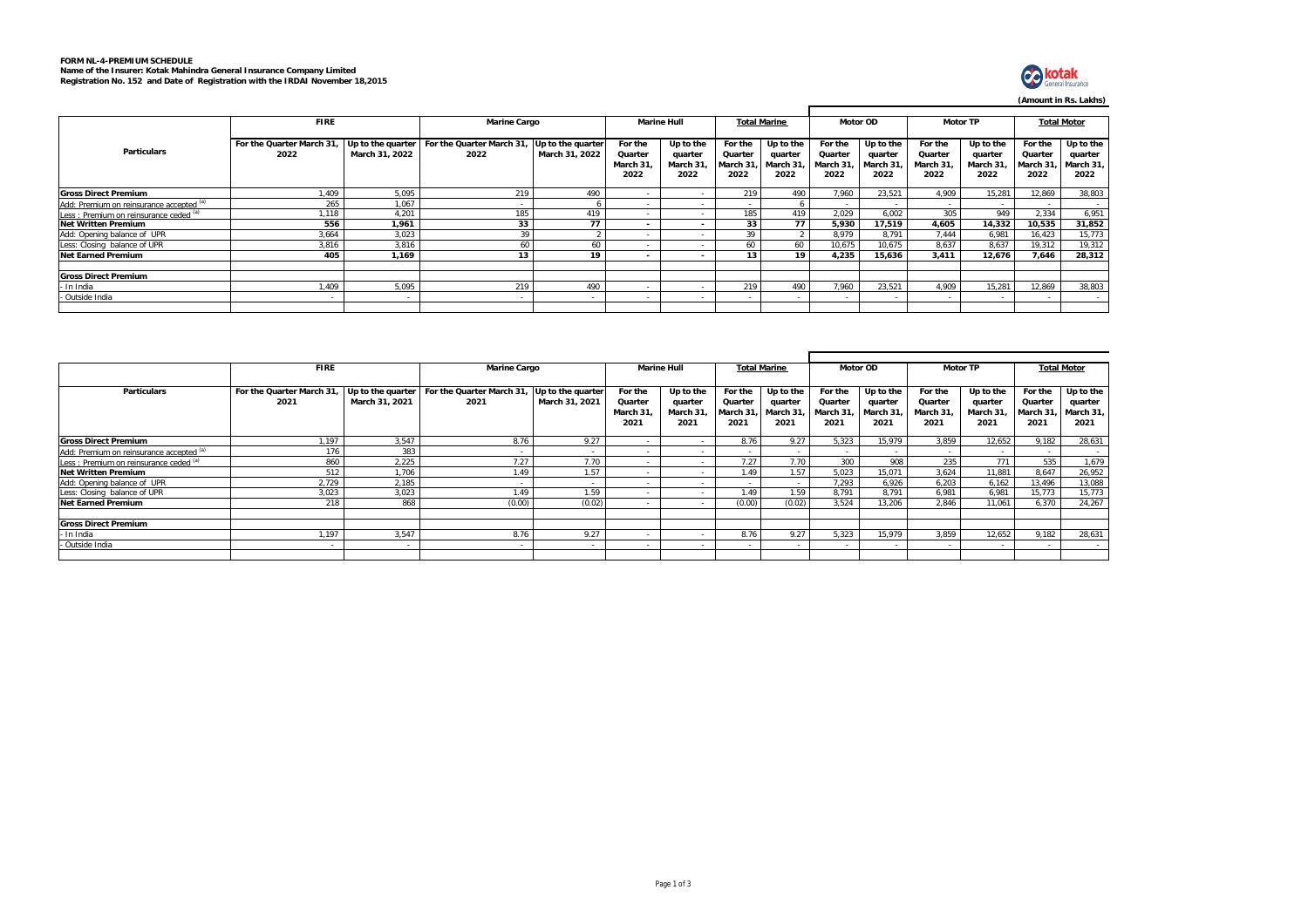

**(Amount in Rs. Lakhs)**

|                                          | <b>Miscellaneous</b> |          |          |                          |                              |                          |                     |           |                         |                             |                          |                           |  |
|------------------------------------------|----------------------|----------|----------|--------------------------|------------------------------|--------------------------|---------------------|-----------|-------------------------|-----------------------------|--------------------------|---------------------------|--|
|                                          | Health               |          |          | <b>Personal Accident</b> | <b>Travel Insurance</b>      |                          | <b>Total Health</b> |           | Workmen's Compensation/ |                             |                          | Public/ Product Liability |  |
|                                          |                      |          |          |                          |                              |                          |                     |           |                         | <b>Employer's Liability</b> |                          |                           |  |
|                                          | Up to the<br>For the |          | For the  |                          | Up to the For the Quarter    | Up to the                | For the             | Up to the | For the Quarter         | Up to the quarter           | For the Quarter          | Up to the quarter         |  |
| <b>Particulars</b>                       | Quarter              | quarter  | Quarter  | quarter                  | March 31, 2022 quarter March |                          | Quarter             | quarter   | March 31, 2022          | March 31, 2022              | March 31, 2022           | March 31, 2022            |  |
|                                          | March 31             | March 31 | March 31 | March 31,                |                              | 31, 2022                 | March 31. I         | March 31. |                         |                             |                          |                           |  |
|                                          | 2022                 | 2022     | 2022     | 2022                     |                              |                          | 2022                | 2022      |                         |                             |                          |                           |  |
|                                          |                      |          |          |                          |                              |                          |                     |           |                         |                             |                          |                           |  |
| <b>Gross Direct Premium</b>              | 7.387                | 23.627   | .186     | 3,926                    |                              |                          | 8.572               | 27,553    | 21                      | 62                          |                          |                           |  |
| Add: Premium on reinsurance accepted (a) |                      |          | $\sim$   | $\sim$                   |                              | $\sim$                   | $\sim$              |           | . .                     |                             | $\sim$                   | $\sim$                    |  |
| Less : Premium on reinsurance ceded (a)  | 1.068                | 3.223    | 207      | 731                      |                              | ۰.                       | 1.275               | 3.955     |                         |                             | $\overline{\phantom{a}}$ | $\sim$                    |  |
| <b>Net Written Premium</b>               | 6,319                | 20,404   | 979      | 3,195                    |                              | $\overline{\phantom{a}}$ | 7.297               | 23,599    | 20                      | 59                          | $\sim$                   | $\sim$                    |  |
| Add: Opening balance of UPR              | 13.949               | 11.987   | 1.996    | 944                      |                              |                          | 15.945              | 12,931    | 24                      | 33                          |                          | $\sim$                    |  |
| Less: Closing balance of UPR             | 15,933               | 15,933   | 2.361    | 2,361                    | $\sim$                       |                          | 18.293              | 18.293    | 31                      | 31                          | $\overline{\phantom{a}}$ | $\sim$                    |  |
| <b>Net Earned Premium</b>                | 4.335                | 16.458   | 614      | 1.778                    | -                            |                          | 4.949               | 18.236    | 14                      | 61                          | $\overline{\phantom{a}}$ | $\sim$                    |  |
|                                          |                      |          |          |                          |                              |                          |                     |           |                         |                             |                          |                           |  |
| <b>Gross Direct Premium</b>              |                      |          |          |                          |                              |                          |                     |           |                         |                             |                          |                           |  |
| In India                                 | 7.387                | 23.627   | .186     | 3,926                    |                              |                          | 8,572               | 27,553    | 21                      | 62                          | $\overline{\phantom{a}}$ |                           |  |
| Outside India                            |                      |          | $\sim$   | $\sim$                   | $\sim$                       | $\sim$                   | $\sim$              |           | $\sim$                  |                             | ٠                        |                           |  |
|                                          |                      |          |          |                          |                              |                          |                     |           |                         |                             |                          |                           |  |

|                                          | <b>Miscellaneous</b> |           |           |                          |                              |                         |                          |                          |                         |                             |                                  |                   |  |  |
|------------------------------------------|----------------------|-----------|-----------|--------------------------|------------------------------|-------------------------|--------------------------|--------------------------|-------------------------|-----------------------------|----------------------------------|-------------------|--|--|
|                                          | Health               |           |           | <b>Personal Accident</b> |                              | <b>Travel Insurance</b> |                          | <b>Total Health</b>      | Workmen's Compensation/ |                             | <b>Public/ Product Liability</b> |                   |  |  |
|                                          |                      |           |           |                          |                              |                         |                          |                          |                         | <b>Employer's liability</b> |                                  |                   |  |  |
| <b>Particulars</b>                       | For the              | Up to the | For the   |                          | Up to the For the Quarter    | Up to the               | For the                  | Up to the                | For the Quarter         | Up to the quarter           | For the Quarter                  | Up to the quarter |  |  |
|                                          | Quarter              | quarter   | Quarter   | auarter                  | March 31, 2021 quarter March |                         | Quarter                  | quarter                  | March 31, 2021          | March 31, 2021              | March 31, 2021                   | March 31, 2021    |  |  |
|                                          | March 31.            | March 31  | March 31. | March 31.                |                              | 31.2021                 | March 31                 | March 31.                |                         |                             |                                  |                   |  |  |
|                                          | 2021                 | 2021      | 2021      | 2021                     |                              |                         | 2021                     | 2021                     |                         |                             |                                  |                   |  |  |
| <b>Gross Direct Premium</b>              | 4.607                | 17.917    | 778       | 2,854                    |                              |                         | 5,385                    | 20.771                   | 19                      | 73                          |                                  |                   |  |  |
| Add: Premium on reinsurance accepted (a) |                      |           | $\sim$    | $\sim$                   |                              |                         | $\sim$                   |                          | ٠                       |                             | $\overline{\phantom{a}}$         |                   |  |  |
| Less: Premium on reinsurance ceded (a)   | 243                  | 941       | 432       | 1,575                    | $\sim$                       | ۰.                      | 676                      | 2,516                    |                         |                             | $\overline{\phantom{a}}$         |                   |  |  |
| <b>Net Written Premium</b>               | 4,363                | 16.976    | 346       | 1,280                    |                              | ۰.                      | 4,709                    | 18,256                   | 18                      | 69                          |                                  |                   |  |  |
| Add: Opening balance of UPR              | 11.286               | 7.255     | 857       | 719                      |                              |                         | 12,143                   | 7,974                    | 33                      |                             |                                  |                   |  |  |
| Less: Closing balance of UPR             | 11.987               | 11.987    | 944       | 944                      | $\overline{\phantom{a}}$     |                         | 12.931                   | 12.931                   | 33                      | 33                          |                                  |                   |  |  |
| <b>Net Earned Premium</b>                | 3.663                | 12.245    | 259       | 1.054                    | $\sim$                       |                         | 3.922                    | 13.299                   | 17                      |                             | $\overline{\phantom{a}}$         |                   |  |  |
|                                          |                      |           |           |                          |                              |                         |                          |                          |                         |                             |                                  |                   |  |  |
| <b>Gross Direct Premium</b>              |                      |           |           |                          |                              |                         |                          |                          |                         |                             |                                  |                   |  |  |
| In India                                 | 4.607                | 17.917    | 778       | 2.854                    | $\sim$                       |                         | 5.385                    | 20.771                   | 19                      | 73                          | $\overline{\phantom{a}}$         |                   |  |  |
| - Outside India                          |                      | ۰.        | $\sim$    | $\sim$                   |                              |                         | $\overline{\phantom{a}}$ | $\overline{\phantom{a}}$ | ٠                       |                             | $\sim$                           |                   |  |  |
|                                          |                      |           |           |                          |                              |                         |                          |                          |                         |                             |                                  |                   |  |  |